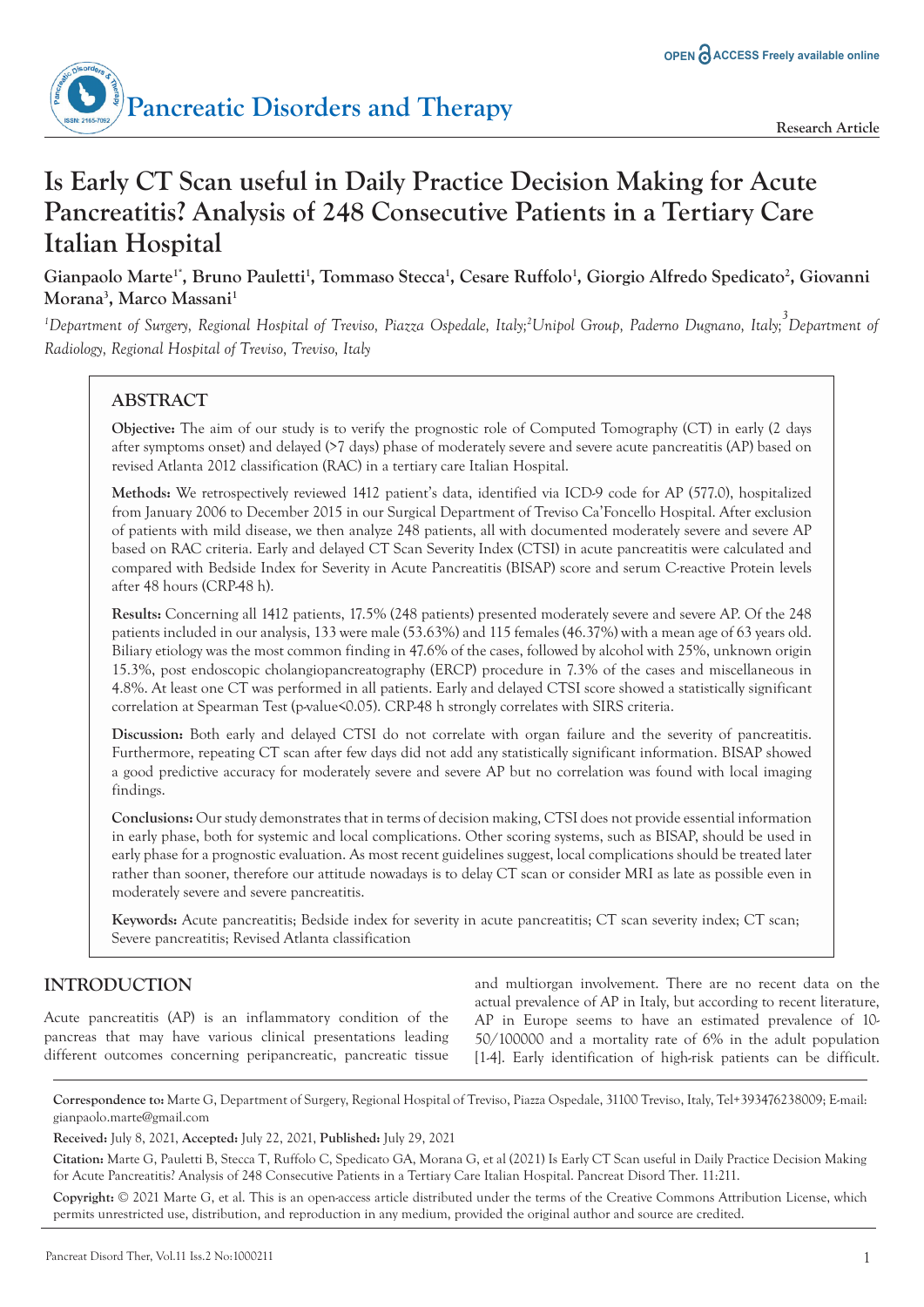Acute pancreatitis in the majority of cases (80%) is mild and selflimiting, without sequelae. Pancreatic necrosis and peripancreatic fluid collections are local complications of AP and patients with pancreatic necrosis have markedly increased morbidity and mortality [5]. Therefore, it is essential to promptly define the severity to predict prognosis in order to choose the most appropriate management strategy. It is not easy to quickly assess the severity of acute pancreatitis, this can help identifying patients with an increased risk of morbidity and mortality, thereby assisting in appropriate early triage to intensive care units and selection of patients for specific interventions. The revised 2012 Atlanta criteria for classification (RAC) of the severity of acute pancreatitis are widely accepted [6]. This revised classification defines transient multi-organs failure as an organ failure which resolves completely within 48 hours, whereas lack of resolution of organ failure is defined as persistent. The presence of persistent organ failure, usually with one or more local complications, is diagnostic for severe acute pancreatitis. The absence of organ failure without any local or systemic complications indicates mild acute pancreatitis. "Moderately severe acute pancreatitis", is characterized by transient organ failure and/or local or systemic complications in the absence of persistent organ failure, is the new grade of severity between mild and severe introduced in the revised classification in 2012. After the first week, local complications could be documented by CT scan or MRI. CT scan is more reliable in establishing pancreatic early necrosis and peripancreatic collections while MRI appears superior in the study of the biliary tree and in finding pancreatic ducts anomalies. In 1990 Balthazar first utilized the CT severity index (CTSI) for staging the AP severity [7], over the years in 2004, Mortele and his colleagues improved this score establishing the modified version of CTSI (MCTSI) [8]. The clear association between imaging findings and the evolution course of AP is still not well established. Considering that CT is not required for diagnosis of AP and moreover is not indicated in patients clinically stable and early responder to medical therapy, recent literature highlights on the lack of utility and waste of resources in performing CT scan [9]. As for the detection of pancreatic necrosis, RAC in 2012 recommend that CT scan should be done after 5 to 7 days from symptoms onset, avoiding CT in the early phase of AP due to necrosis underestimation [6]. At present there is not a clear rule and timing for CT scan to evaluate moderately severe and severe AP. The aim of our study is to verify the prognostic role of Computer Tomography (CT) in early (3 days after hospital admission) and delayed (>6 days) phase of moderately severe and severe acute pancreatitis (AP) based on revised Atlanta 2012 classification (RAC) in a tertiary care Italian Hospital. Considering the current scenario of uncertainty regarding the execution timing of CECT, especially for moderately severe and severe pancreatitis types, we focused our analysis on this subset of critical patients. BISAP score was used, calculated as shown in Table 1, to assess the degree of severity of pancreatitis at the admittance, in consideration of the simplicity and effectiveness of the score. Using BISAP score, which is very simple to calculate, allowed us, in a retrospective setting, to calculate the score in practically all cases reducing the number of missing data. We relied on the CTSI score, listed in Tables 2 and 3, to better define the local severity of pancreatitis and to better calculate the necrosis, in order to analyze the extent of necrosis and correlations with the pancreatitis severity according to the BISAP score and the Revised Atlanta Classification (2012) [10,11].

#### **Marte G, et al. OPEN** and **ACCESS** Freely available online

**Table 1:** Bed-side index of severity in Acute Pancreatitis (BISAP).

| Bed-side index values    |                                                                                  |  |  |  |
|--------------------------|----------------------------------------------------------------------------------|--|--|--|
| BUN                      | BUN>25 mg/dL $(8.92 \text{ mmol/L})$ $(1$<br>point)                              |  |  |  |
| Impaired mental status   | Detined as disorientation, lethargy,<br>somnolence, coma or stupor (1)<br>point) |  |  |  |
| <b>SIRS</b>              | (systemic inflammatory response)<br>syndrome) Criteria (1 point)                 |  |  |  |
| AGE                      | Age>60 years old (1point)                                                        |  |  |  |
| Pleural effusion         | Imaging study reveals pleural<br>effusion (1 point)                              |  |  |  |
| 0-2 points=Low mortality | 3-5 points=High mortality                                                        |  |  |  |

**Table 2:** CT severity index in acute pancreatitis: Grading of pancreatitis (Balthazar score).

| Grade | Pancreas                                                       | Score |  |
|-------|----------------------------------------------------------------|-------|--|
| А     | Normal                                                         |       |  |
| В     | Enlargement                                                    |       |  |
| C     | Inflammatory changes in pancreas and<br>peripancreatic fat     |       |  |
|       | Ill-defined single peripancreatic fluid<br>collection          |       |  |
| E     | Two or more poorly defined<br>peripancreatic fluid collections |       |  |

**Table 3:** Pancreatic necrosis score.

| Pancreatic necrosis                                                                                                              | Score |
|----------------------------------------------------------------------------------------------------------------------------------|-------|
| None                                                                                                                             |       |
| \$30%                                                                                                                            |       |
| $>30.50\%$                                                                                                                       |       |
| $>50\%$                                                                                                                          |       |
| $\overline{\text{OPT}}$ 01 + also considerate considerations of a set of the field of $\overline{\text{D}}$ alternations of also |       |

CTSI is the sum of the scores obtained with the Balthazar score and those obtained with the evaluation of pancreatic necrosis: • 0-3: Mild acute pancreatitis • 4-6: Moderate acute pancreatitis • 7-10: Severe acute pancreatitis

The maximum can be obtained is 10

#### **MATERIALS AND METHODS**

We retrospectively reviewed 1412 patient's data, identified via ICD-9 code for AP (577.0), hospitalized from January 2006 to December 2015 in our Surgical Department of Treviso Ca'Foncello Hospital. After a first drop out of patients, we then analyzed 248 patients, all with documented moderately severe and severe AP according to RAC criteria. Early and delayed CTSI were calculated and compared with bedside index for severity in acute pancreatitis (BISAP) score and serum C-reactive protein levels after 48 hours (CRP-48 h). Our study flowchart and drop out patients' features are shown in Figure 1. Uncommon cases were defined as cases in which the diagnosis of Acute Pancreatitis was in doubt or secondary to a surgical procedure and they were dropped out from the analysis. Almost all patients (87%) underwent at least two abdominopelvic CT study with 256 or 64 Siemens CT scanner with 600 hundred mg of intravenous (IV) contrast material at a flow rate of 3-4 ml/s. No oral contrast was given routinely. More than one third of patients needed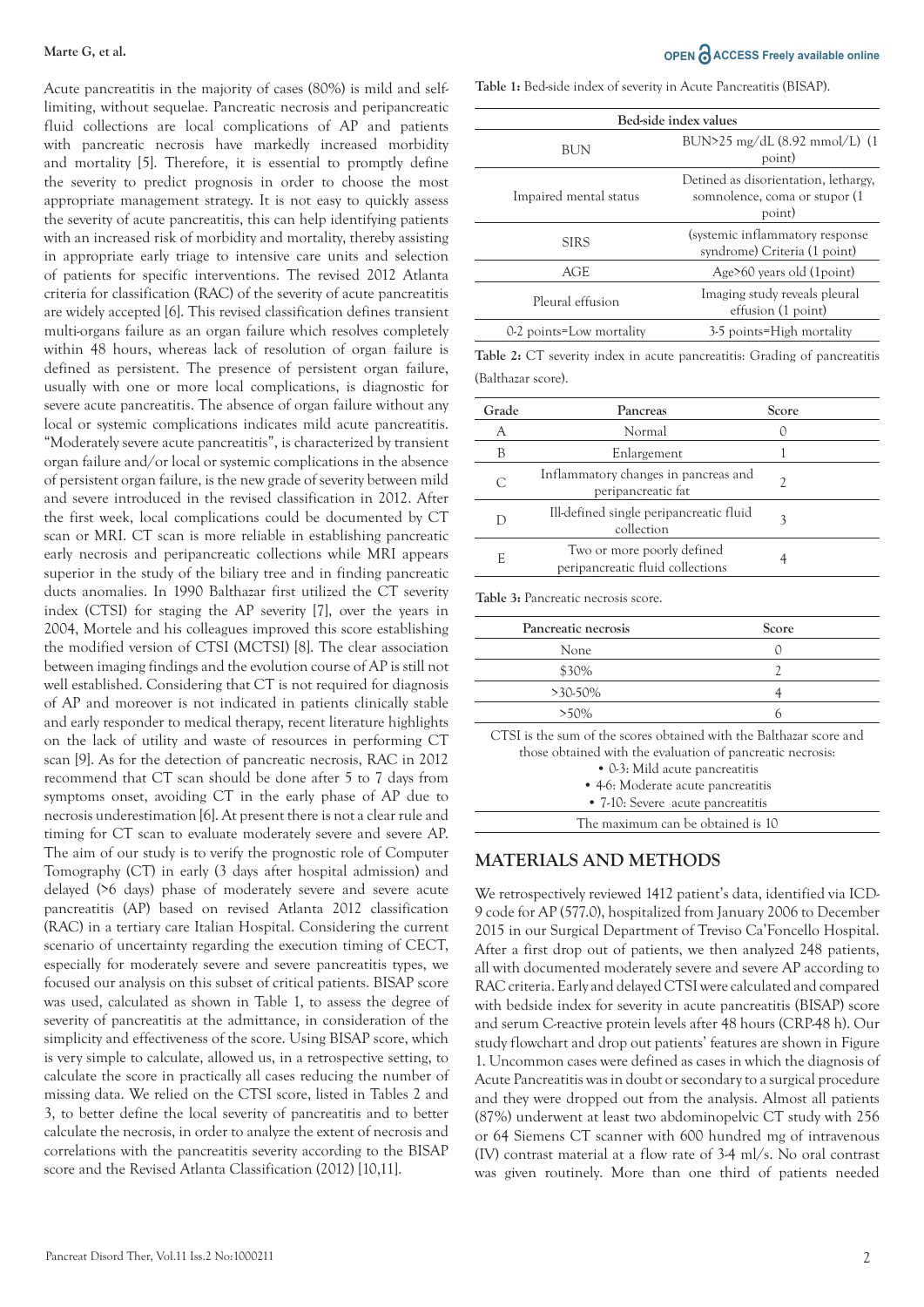another imaging after the first two CT scan during hospital stay. Considering BISAP the gold standard for the systemic involvement and CTSI for local complications, we define our primary end-point as if there is correlation between CTSI, early and delayed, versus BISAP and also the accuracy of each variable analyzed in predicting the degree of severity of pancreatitis. Secondary endpoint is how often did early and delayed CT scan lead to interventional procedure, surgical, radiological and endoscopic one. All patients were treated following Italian guidelines published in 2015 [12], consisting in early fluid resuscitation preferring crystalloids, with lactated ringer solution preferred to normal saline, and colloids. Naso-gastric suction was not routinely made, unless for gastric retention. No Routine intravenous antibiotic prophylaxis was done. Although the efficacy of protease inhibitors (PI) in AP is still a matter of controversy, in our protocol department PI were administered if symptoms onset were less than 48 h. Naso-jejunal feeding was not routinely used but just for severe and ICU needed patients. Fine needle aspiration (FNA) was radiologically done only in suspected infected necrosis cases. The reintroduction of oral nutrition was when well tolerated. According to the IAP/ APA guidelines the decision to perform ERCP was taken only if there was substantial supporting evidence of bile duct stones on biochemical (presence of cholestatic liver biochemistry) and radiological (dilated common bile duct) criteria, in severe forms with jaundice we respected the early ERCP protocol (ERCP performed within 72 hours) not in emergency setting (within 24 h), while in patients with peripancreatic collections, cholecystectomy was delayed>6 weeks.

# **Statistical analysis**

Bivariate relationship for categorical variables was assessed using standard parametric or non–parametric inferential tests, depending by the nature of data  $(\chi^2)$ , t-test, Wilcoxon test for example). Spearman rank correlation analysis was used for evaluation of the correlation between each pair of scoring systems, and between each variable as shown in our results. In addition, scores' transitions were analyzed by the use of the Markov chain R library [13]. All data were analyzed by an independent statistician. All the analyses were performed using the statistical software R [14] and, the significance was evaluated using the fixed level testing p<0.05. Kruskal Wallis (KW) test was used to better analyze correlations between Early and Late CT scan and interventional procedure to better understand which one influences more the decision to intervene or not and therefore his weight on the decision model. Missing data where very low because we decided to analyze only scores where our a priori targets for the unacceptable level of missing data were enough. Missing data vary from 2% of BISAP score to 13% of late-CTSI score. Considering a large sample, and the assumption of missing data satisfied, we decided to manage them with the Pairwise deletion eliminating information only when the particular datapoint needed to test a particular assumption is missing. If there is missing data elsewhere in the data set, the existing values are used in the statistical testing.

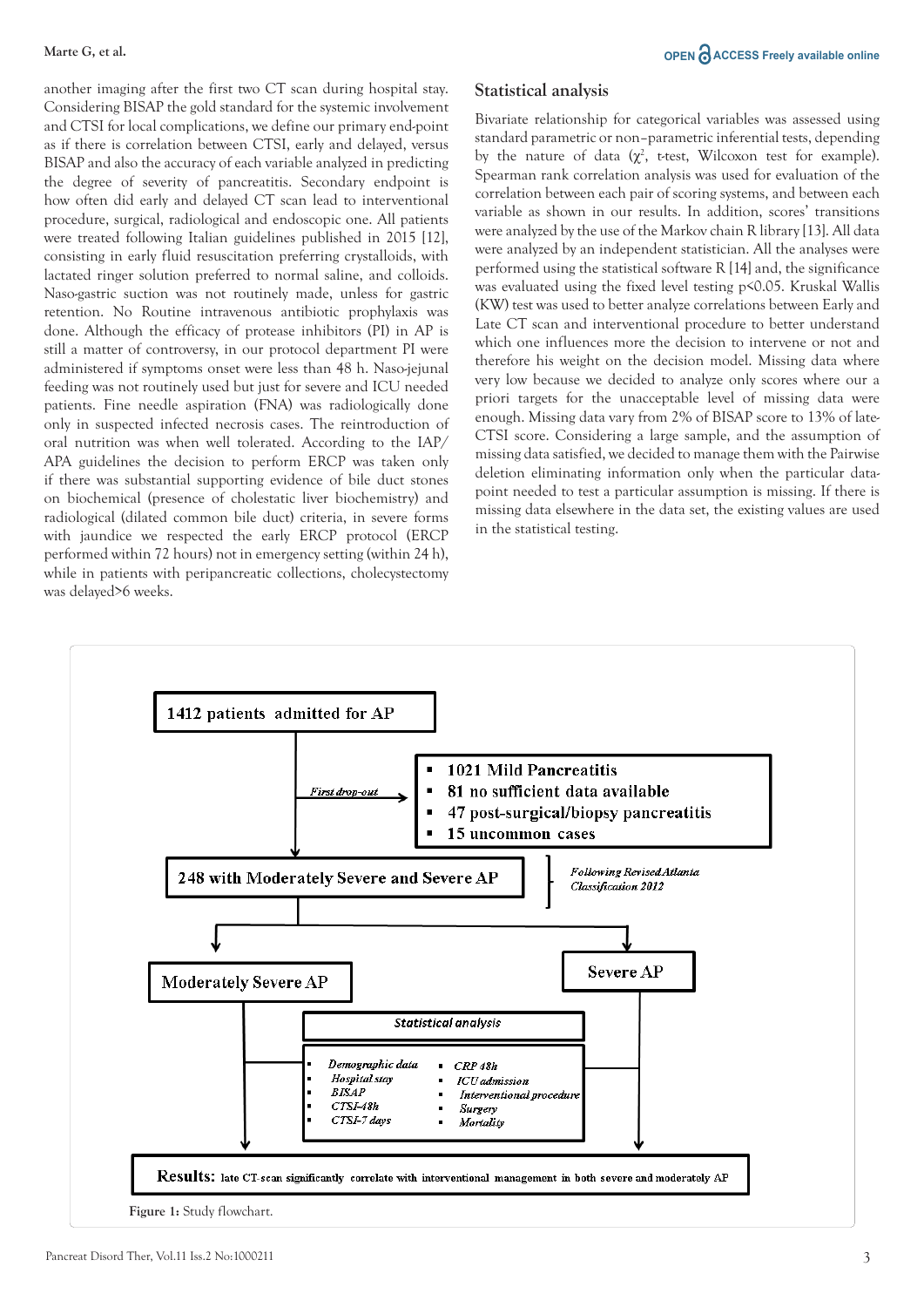#### **RESULTS**

Concerning all 1412 patients, 17.5% (248 patients) presented moderately severe and severe AP. Of the 248 patients included in our analysis, 133 were male (53.63%) and 115 females (46.37%) with a mean age of 63 years old. Biliary etiology was the most common finding in 47.6% of the cases, followed by alcohol with 25%, unknown origin 15.3%, post Endoscopic CholangioPancreatography (ERCP) procedure in 7.3% of the cases and miscellaneous in 4.8%. Patient's data are listed in Table 4. Differences between severe and moderately severe group emerged in both early and late CTSI score, with a mean of 3.58 and 2.5 for CTSI-72 hours and 3.7 and 2.08 for CTSI-7 days. CTSI-7 days is statistical higher coherent with the severity of AP. These results are also in line with Balthazar necrosis score. As expected, the other variables in which a statistical difference was noticed are ICU admission and surgery needed. Correlations between early and late CT scan and BISAP results are shown in Tables 5 and 6. All values significantly correlated with BISAP (p-value<0.05) and the Spearman correlation coefficients are between 20-30%, hence positive, significant, but not strong correlations has been found. Moreover, there is correlation between Early and Late CT scan even in term of necrosis score at Spearman Test. If we consider CTSI score, not divided into severe and moderately severe

**Table 4:** Demographic data.

#### **Marte G, et al. OPEN** and **ACCESS** Freely available online

groups, no difference between early and late CT emerged, but if we consider Balthazar and Necrosis score separately, statistical differences emerge. All other variables mentioned above and listed in tables were analyzed. No correlation between amylase and lipase values towards BISAP (p-value 0.55 and 0.50) was noticed and no relationship supports the number of recurrences and the severity of pancreatitis and/or the BISAP score (p-value>0.05). ICU admission has a strong correlation with both early and late CTSI and BISAP score (p-value<0.05). Considering all variables CRP at 48 hours strongly correlates with SIRS and infected necrosis and our cut-off value was for CRP>200 mg/L. Amylase and lipase values do not correlates with the severity of Acute Pancreatitis (p-value>0.05). At Kruskal Wallis (KW) test Late CT scan was significantly correlated to intervention procedure and these demonstrate our second endpoint that in terms of weight within the decision model is the 7-day CT scan that influences any changes in therapeutic strategy. Nine patients underwent surgery, see surgical data specified in Table 7. All nine patients underwent surgery after late CT-scan imaging was done. Interventional radiological drainage was indicated in 7.25% of cases only for collections larger than 5 cm, rapidly enlarging, obstructing and suspected to be infected or when a bacteriological diagnosis was required. Necrosis without any signs of infection was just observed during the follow-up period.

| Characteristics      | Moderately Severe AP | Severe AP        | P value      |
|----------------------|----------------------|------------------|--------------|
|                      | $(n=131)$            | $(n=117)$        |              |
| Sex (M/F)            | 70/61                | 63/54            | $\mathbf{1}$ |
| Age (years)          | 62 (14-90)           | 65 (49-91)       | 0.2          |
| BMI $(kg/m^2)$       | 24.5 (21-36)         | 24.4 (21-35)     | 1            |
|                      | Aetiology            |                  |              |
| Biliary              | 76 (58.5%)           | 61 (52.2%)       | 0.35         |
| Alcoholic            | 11 (8.5%)            | $10(8.5\%)$      | 0.61         |
| Idiopathic           | $9(6.9\%)$           | $13(11.1\%)$     | 0.34         |
| Post-CPRE            | $5(3.8\%)$           | $3(2.6\%)$       | 0.57         |
| Hyperlipidemic       | 2 $(1.5\%)$          | $5(4.3\%)$       | 0.9          |
| Autoimmune           | 8 (6.2%)             | $1(0.8\%)$       | 0.06         |
| Pancreas divisum     | $3(2.3\%)$           | $\mathcal{O}$    | 0.09         |
| Miscellaneous        | 16 (12.3%)           | 24 (20.5%)       | 0.1          |
|                      | Laboratory findings  |                  |              |
| Amylase (IU/L)       | 1398 (20-5250)       | 1272 (19-5250)   | 0.7          |
| Lipase (IU/L)        | 2480 (21-5250)       | 1921 (23-3330)   | 0.3          |
| CRP-48h              | $14(0.1-38.43)$      | $21.2(0.3-47.4)$ | 0.001        |
|                      |                      |                  |              |
| Hospital stay (days) | $10(5-19)$           | $23(8-115)$      | 50.05        |
| Scoring systems:     |                      |                  |              |
| <b>BISAP</b>         |                      |                  | < 0.001      |
| 0                    | 20 (15.3%)           | 5 $(4.3\%)$      |              |
| I                    | 43 (32.8%)           | 14 (12%)         |              |
| $\mathcal{I}$        | 47 (35.9%)           | 31 (26.5%)       |              |
| III                  | 21 (16%)             | 50 (42.7%)       |              |
| IV                   | $0 (0\%)$            | 14 (12%)         |              |
| $\vee$               | $0 (0\%)$            | 3 $(2.5\%)$      | 0.0005       |
| CTSI-48h             | 2.5(0.8)             | 3.58(0.10)       |              |
| Balthazar            | 2.2(0.4)             | 2.77(0.4)        | 0.002        |
|                      |                      |                  |              |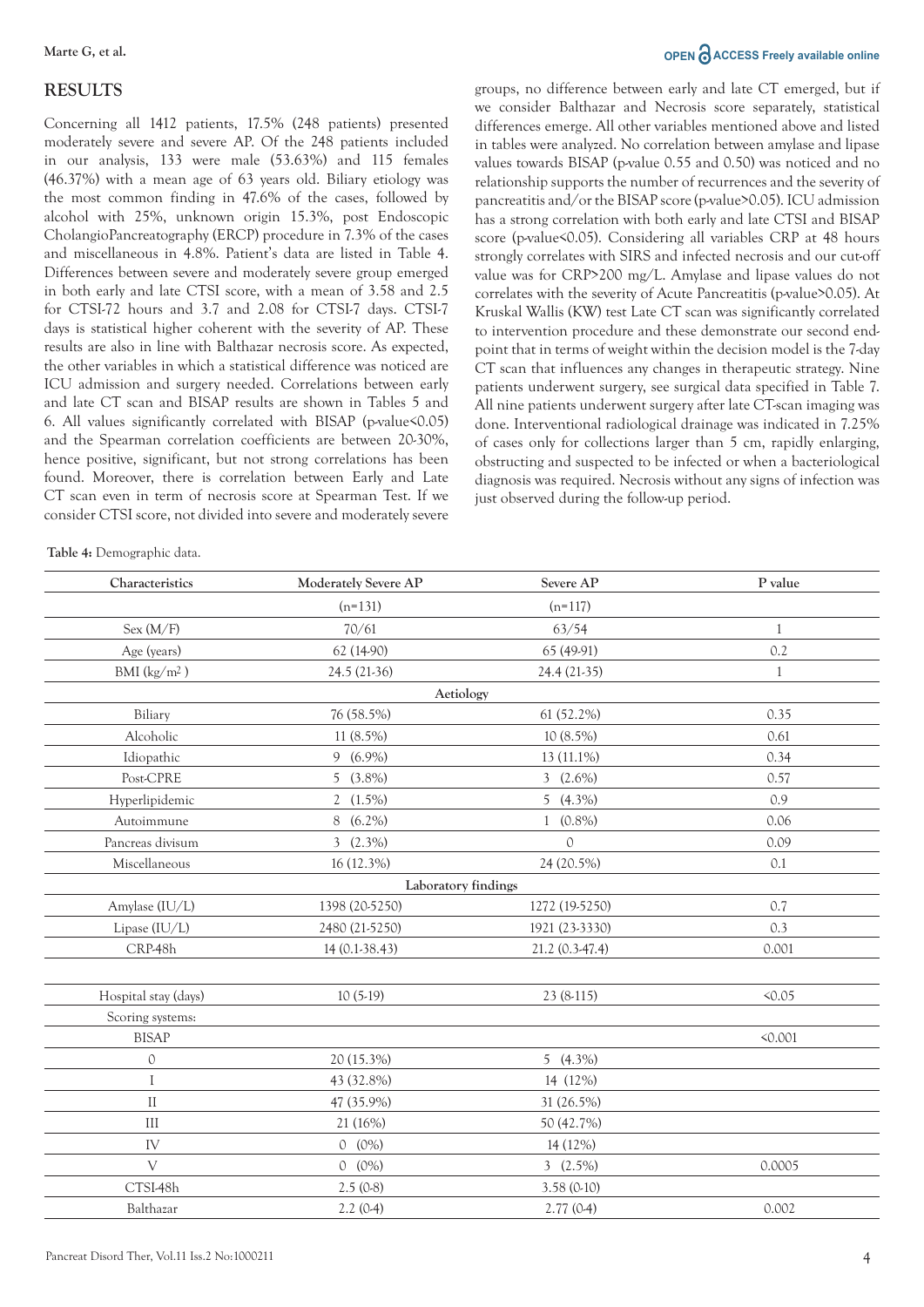# **Marte G, et al. OPEN ACCESS Freely available online**

| <b>Necrosis</b>   | 0.25(0.4)  | 0.8(0.6)    | 0.001    |
|-------------------|------------|-------------|----------|
| CTSI-7 days       | 2.08(0.10) | $3.7(0-10)$ | < 0.0001 |
| Balthazar         | 1.73(0.4)  | 2.43(0.4)   | 0.0007   |
| Necrosis          | 0.95(0.6)  | 1.6(0.6)    | 0.0014   |
| ICU admission     | 3.05%      | 33.89%      | < 0.0001 |
| Surgery           | $\circ$    | 7.62%       | < 0.001  |
| Mortality         | 1.52%      | 4.27%       | < 0.001  |
| <b>IPMN</b>       | 5.34%      | 1.70%       | 0.78     |
| <b>BD</b>         | 6          | 2           |          |
| MT                |            | $\Omega$    |          |
| MD                | $\Omega$   | $\Omega$    |          |
| Pancreatic cancer | 3.05%      | 1.70%       | 0.003    |
|                   |            |             |          |

**Table 5:** Spearman test between CTSI and BISAP.

| CTSI early       | <b>BISAP</b> |
|------------------|--------------|
| Spearman rank    | 0.2          |
| p-value          | < 0.0001     |
| Necrosis early   | <b>BISAP</b> |
| Spearman rank    | 0.21         |
| p-value          | < 0.0001     |
| <b>CTSI</b> late | <b>BISAP</b> |
| Spearman rank    | 0.31         |
| <i>p</i> -value  | < 0.0001     |
| Necrosislate     | <b>BISAP</b> |
| Spearman rank    | 0.19         |
| p-value          | < 0.0001     |

#### **Table 6:** Correlations between early and late CTSI.

| CTSI early     | <b>BISAP</b> |
|----------------|--------------|
| Spearman rank  | 0.747        |
| p-value        | < 0.0001     |
| Necrosis early | <b>BISAP</b> |
| Spearman rank  | 0.585        |
| p-value        | 50.0001      |
|                |              |

**Table 7:** Surgery data.

| Patient | Types of AP | <b>BISAP</b> | CTSI early | <b>CTSI</b> late | Types of Surgery                                                                             |  | Mortality |
|---------|-------------|--------------|------------|------------------|----------------------------------------------------------------------------------------------|--|-----------|
|         | Moderate    |              |            | 6                | Open cholecystectomy for gangrenous cholecystitis                                            |  |           |
|         | Severe      | 4            |            | $\overline{4}$   | Surgical drainage of infected collection                                                     |  |           |
|         | Severe      |              | 4          | 8                | Surgical drainage of infected collection + bowel resection                                   |  |           |
|         | Moderate    |              |            | 6                | Surgical drainage of infected collection                                                     |  |           |
|         | Severe      |              |            |                  | Gastrorraphy for an associated perforated gastric ulcer                                      |  | $^{+}$    |
| 6       | Severe      |              |            | 6                | Surgical drainage of infected collection + bowel resection                                   |  |           |
|         | Severe      |              |            | 4                | Surgical drainage of infected collection                                                     |  | $^{+}$    |
| 8       | Severe      | 3            |            | 5                | Open cholecystectomy for gangrenous cholecystitis                                            |  |           |
| 9       | Severe      | 5            | 8          | 8                | Surgical drainage of infected collection + laparostomy for<br>abdominal compartment syndrome |  |           |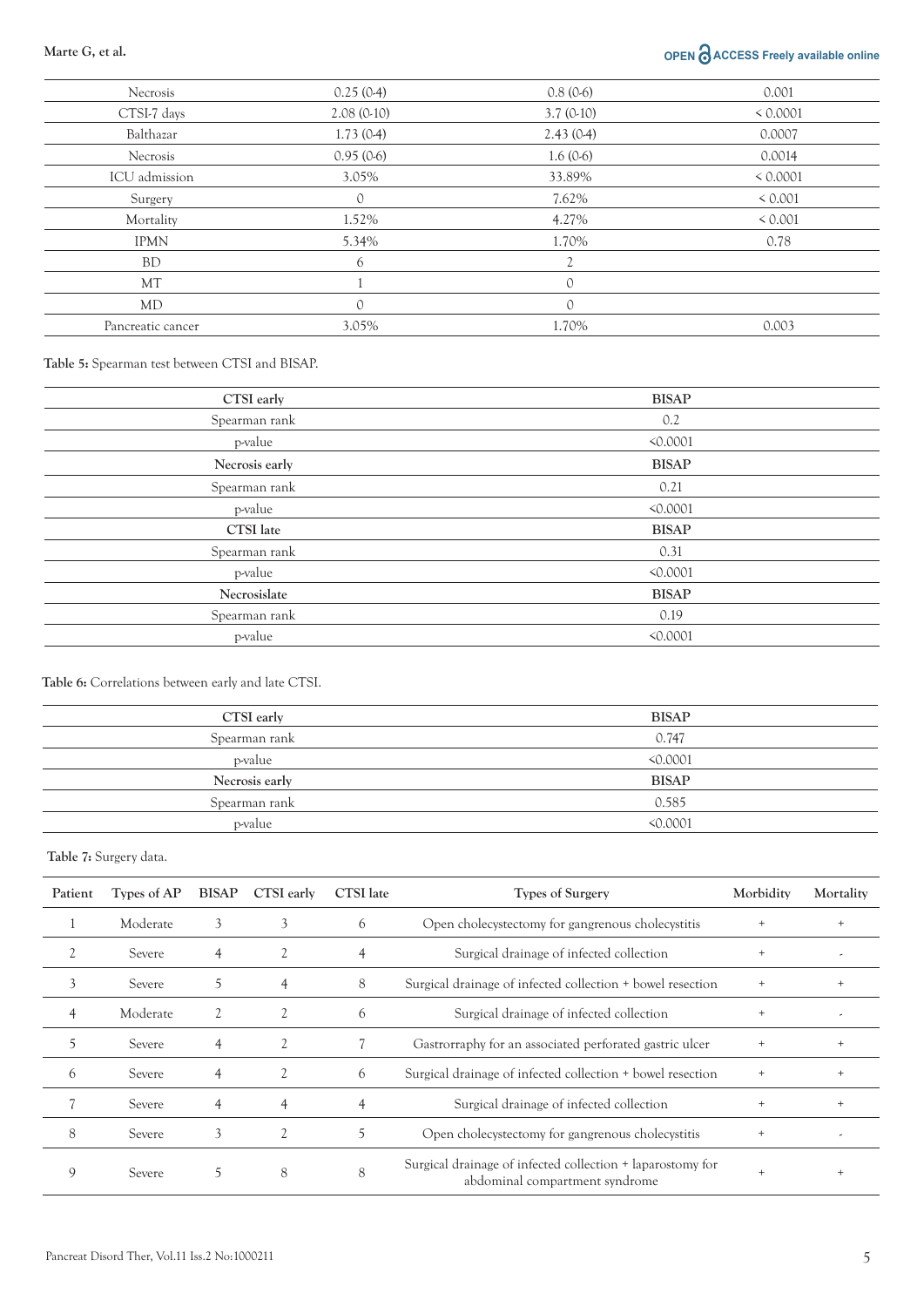#### **DISCUSSION**

In current Literature there is still a debate on the opportunity of making a contrast enhanced CT scan (CECT) within 72 hours of symptoms onset. The Revised Atlanta Classification (RAC) introduces a morphological distinction between interstitialedematous and necrotizing pancreatitis. The first scenario is the most common finding and is characterized by a volumetric enlargement of the whole gland. Necrotizing form are reported to be 5-10% of all pancreatitis and usually involves a small portion of the gland evolving in late phase of the inflammatory process and this is the reason because some authors state that early CT may underestimate the extent of the necrosis [15-24]. As a matter of fact, evidence does not suggest correlation between necrosis extent, duration of symptoms and risk of infection [25]; furthermore, it is unusual to observe infected necrosis during the first week [26]. In terms of time, AP is divided into two phases by the cut-off the seventh day [27], even if both the phases are not always distinguishable. During early phase, local complications (Acute Peripancreatic Fluid Collection, APFC; Acute necrotic collection, ANC) may be present but they are not useful for determining the severity of acute pancreatitis and moreover they are not related with necrosis extension; furthermore there is no relation between local complications and organ failure [28].Erratically, late phase begins after the first week and its main features are the persistence of systemic inflammation or the development of local complications: so, late phase is related exclusively with moderate or severe AP. Even though signs of organ failure are the most useful features to define the degree of AP, after the first week it is possible to distinguish sterile from necrotizing fluid collections. So, such features must be characterized radiologically to define prognosis and treatment. The comparison of both radiological and clinical signs highlights that there is correlation with prognosis, but CTSI seems to be more suitable to predict severity of AP and local complication in the medium term, while multiparameters criteria show more accuracy in determining organ failure and systematic complications during the admission period [29-33].This latter condition shows the need to understand whether actual radiological scores are effective in predicting severity of acute pancreatitis, especially when CT scans are performed within the first 72 hours from symptoms onset. Last five years literature is listed in Table 8. In his editorial Pocard state: "In the era of the dictatorship of the ''evidence-based medicine'', it is surprising or even irritating that such a time interval for CT be not based on strong scientific data" [34]. On the other hand, daily practice guidelines have scarce adherence to best practice guidelines (Table 9). Vlada et al. showed that a large proportion of patients, 66%, underwent CT within 24 hour of admission, but only 31% of patients were imaged with contrast enhanced CT at 48–72 hours; they conclude that adherence to best practice guidelines in the treatment of severe pancreatitis is poor [35]. Our results confirm that CTSI correlates with BISAP and according to the recent literature has a good prognostic value. Moreover, even if there is a statistical correlation between CTSI, both early and late, this does not mean that they give us the same information on the local stage of pancreatic inflammation. Both early and late CTSI score have good correlation with BISAP and with the severity of pancreatitis, but late CTSI has greater accuracy for detecting pancreatic necrosis and local complications. As shown in Figure 2, analyzing differences of detected collections between early and late CT, if CTSI score in an early phase is 1 we found that in 91.7% of cases CTSI in late phase is still 1, while the highest scores at the first CT tend to decrease at

#### **Marte G, et al. OPEN** and **ACCESS** Freely available online

the second CT. Probably at an early stage we tend to overestimate the peri-pancreatic inflammation stage, but we should consider the post-acute edema reabsorption. Concerning necrosis score (Figure 3), 37.9% of cases were not detected at early CT but if at an early stage a high necrosis score (4-6) is detected this will be confirmed almost at 100% at the second CT. At an early stage there is the risk of underestimating or missing pancreatic necrosis, but in our experience it is not true for higher necrosis score, therefore in such cases repeating a short distance CT does not add anything in terms of necrosis detection. Concerning the role of CRP, as shown in Figure 4, in our study emerged that there is strong correlation between CRP at 48 hours and SIRS, particularly for value of CRP>200 mg/L. CRP is an easily accessible marker to determine the risk for a severe outcome as well as correlates well with local complications such as necrosis but still is not helpful in predicting infected necrosis. Considering the low positive predictive value in order to identify organ failure, it cannot replace the daily appliance of the Modified Marshall scoring system for organ dysfunction, especially in patients with a CRP above 200 mg/L. Our study demonstrates that amylase and lipase values are not useful for clinical management of AP, while it is certain that patients requiring Intensive Care Unit ICU admission strongly correlate with both systemic (BISAP score) and local (CTSI score) severity regardless to CT timing. Recurrences do not correlate even if data on relapses causes should be better analyzed. At Kruskal Wallis (KW) test Late CTSI was strongly statistical associated with further interventional procedure, particularly with a surgical urgent approach (KW p-value 0.001) (Figure 5). This means that, as already emerged from other studies on this topic, CT scan execution at a late stage gives information that affects the surgical decision making more than the CTSI-72 h score and more than BISAP score. According to Dobbs et al. [36], performing CT before the sixth day of admission does not lead to earlier intervention and may offer false reassurance to clinicians. Probably new CT score and radiological findings such as EPIC (ExtraPancreatic Inflammation on CT) or perfusion pancreatic scores could offer higher sensitivity tools to better predict the course even in early acute pancreatitis phase. During these years EPIC score, assessed by the presence of ascites, pleural effusion, and retroperitoneal edema, is gaining popularity in order to predict the occurrence of organ failure in the early phase of AP [37-38]. Further studies are needed to firmly validate these new scores and to state the feasibility of daily clinical practice adoption. The power of the articles is still too poor and related to retrospective studies [39]. Moreover, adherence to best practice guidelines in the treatment of severe pancreatitis is poor Sternby et al. demonstrated that there is a significant inter-observer variation in the diagnosis of extrapancreatic necrosis and type of pancreatic collections in acute pancreatitis both in the same radiological Department and between Hub and spoke hospitals [40]. Various algorithms have been used with pancreatic perfusion CT. The single-compartment model recently has been applied to evaluate pancreatic perfusion and it allows measurements of unique tissue perfusion parameters and surrounding hemodynamic states. Watanabe et al. demonstrated that perfusion CT with single-compartment model can be useful in predicting the development of MOF in the early stage of SAP [41- 43]. In our study we have noticed that more than half of patients that already had two CT scan (early and late phase) 30-day from hospital admission had MRI and MRCP to better assess ductal obstruction, dilation, anatomical variation, or complication such as disconnected pancreatic duct syndrome. It has been reported that MR severity index (MRSI) assessed by using 0.5 Tesla (T) MR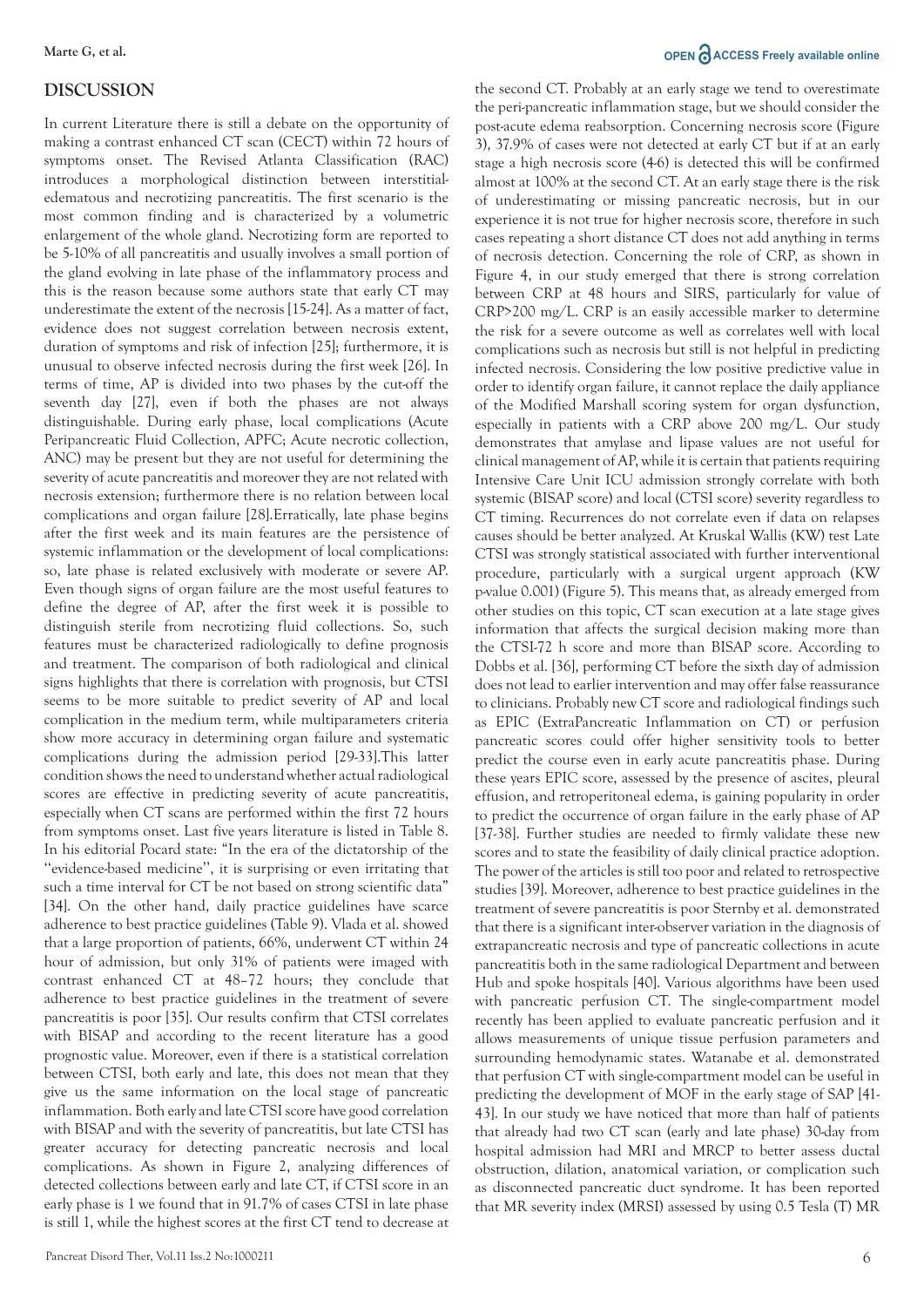#### **Marte G, et al. OPEN**  $\bigcap_{n=1}^{\infty}$  ACCESS Freely available online

systems without contrast significantly correlate with CT severity index (CTSI), Ranson score, C-reactive protein levels, appearance of systemic complications, duration of hospitalization, and clinical outcome [44-45]. Although our study has a sample size of 248 patients, is a retrospective analysis and a non-randomized design we think that some important indications for further study emerged. A future development of our study will further investigate the role of MRI/MRCP to better find an acceptable and cost effective timing of imaging avoiding waste of time and resources. No cost analysis was performed as it would have been necessary to calculate both the direct and indirect costs, the staff involved and both procedure related costs, considering the remuneration for those in emergency setting and those inpatients setting; everything in a context such as the Italian one where the health system is completely free and the refunds mechanisms are very complex. Our goal was not to show that in most cases the execution of a CT-scanner within 72 hours from symptoms onset is not cost effective. The role of an early CT scan as recommended in most of the international guidelines should be confined only for differential diagnosis or unclear diagnosis. Excluding cases where at presentation there is a very high initial CTSI score and so late CT scan does not add information, or cases where there is diagnostic doubt, CT-scan should be delayed beyond the sixth day of hospitalization, because only at that time it would have a real impact on the daily practice decision making.

#### **Table 8:** Recent literature studies.

| Author/Year               | Journal                  | Early CT                 | Late CT                  | <b>Note</b>                           |
|---------------------------|--------------------------|--------------------------|--------------------------|---------------------------------------|
| McNabb-Baltar et al. [45] | Am J Emerg Med.          |                          | $^{+}$                   | Editorial                             |
| Chen et al. [38]          | Medicine (Baltimore)     |                          |                          | Retrospective/EPIC score/208 patients |
| Dobbs et al. [36]         | Clin Radiol.             | $\overline{\phantom{a}}$ | $^{+}$                   | Retrospective/100 vs 103 patients     |
| Pielkowska et al. [43]    | PLoS One                 | $^{+}$                   | ۰.                       | Prospective/79 patients               |
| Pocard et al. [34]        | Diagn Interv Imaging.    | $\ddot{}$                | ۰.                       | Editorial                             |
| Dachs et al. [21]         | Emerg Radiol             | $\overline{\phantom{a}}$ | $^{+}$                   | Retrospective/46 patients             |
| Sharma et al. [37]        | Gastroenterology Report  | $\overline{\phantom{a}}$ | $\pm$                    | Retrospective/214 patients            |
| Nistal et al. [20]        | Gastroenterol Res Pract. |                          |                          | Retrospective/74 patients             |
| Yadav et al [42]          | Abdom Imaging            | $^{+}$                   | $\overline{\phantom{a}}$ | Prospective/57 patients               |
| Watanabe et al. [41]      | Pancreas                 | $^{+}$                   | $\overline{\phantom{a}}$ | Prospective/49 patients               |

**Table 9:** Recent guidelines.

| Author/Year                  | Journal/Nationality                                  | Early CT | Late CT | <b>Note</b>                                                                                                                                                                                                                                                                                            |
|------------------------------|------------------------------------------------------|----------|---------|--------------------------------------------------------------------------------------------------------------------------------------------------------------------------------------------------------------------------------------------------------------------------------------------------------|
| NHS guidelines/2017          | NHS guidelines/ UK<br>guidelines                     |          | $+$     | CT indicatons: Diagnostic uncertainty or failure to respond to initial<br>treatment or clinical deterioration (Optimal timing for the CT is AT<br>LEAST 72-96 hours after onset of symptoms)                                                                                                           |
| Yokoe et al. [32]            | J Hepatobiliary Pancreat<br>Sci./Japanese Guidelines |          |         | CECT is recommended for identificating poorly contrasted areas of acute<br>pancreatitis and also useful in the diagnosis of complications. However,<br>the possibility of exacerbating pancreatitis and renal function and allergic<br>reactions associated with the contrast must be considered. (2b) |
| Pezzilli et al. [22]         | Dig Kiver Dis/Italian<br>Guidelines                  |          |         | No less that 72 hours after the onset of AP. Evidence level 5,<br>Recommendation grade D                                                                                                                                                                                                               |
| Working group IAP/<br>APA[6] | Pancreatology/<br><b>International Guidelines</b>    |          |         | Optimal timing for intial CT assessment is at least 72-96 hours after onset<br>of AP. (GRADE 1C, strong agreement0                                                                                                                                                                                     |

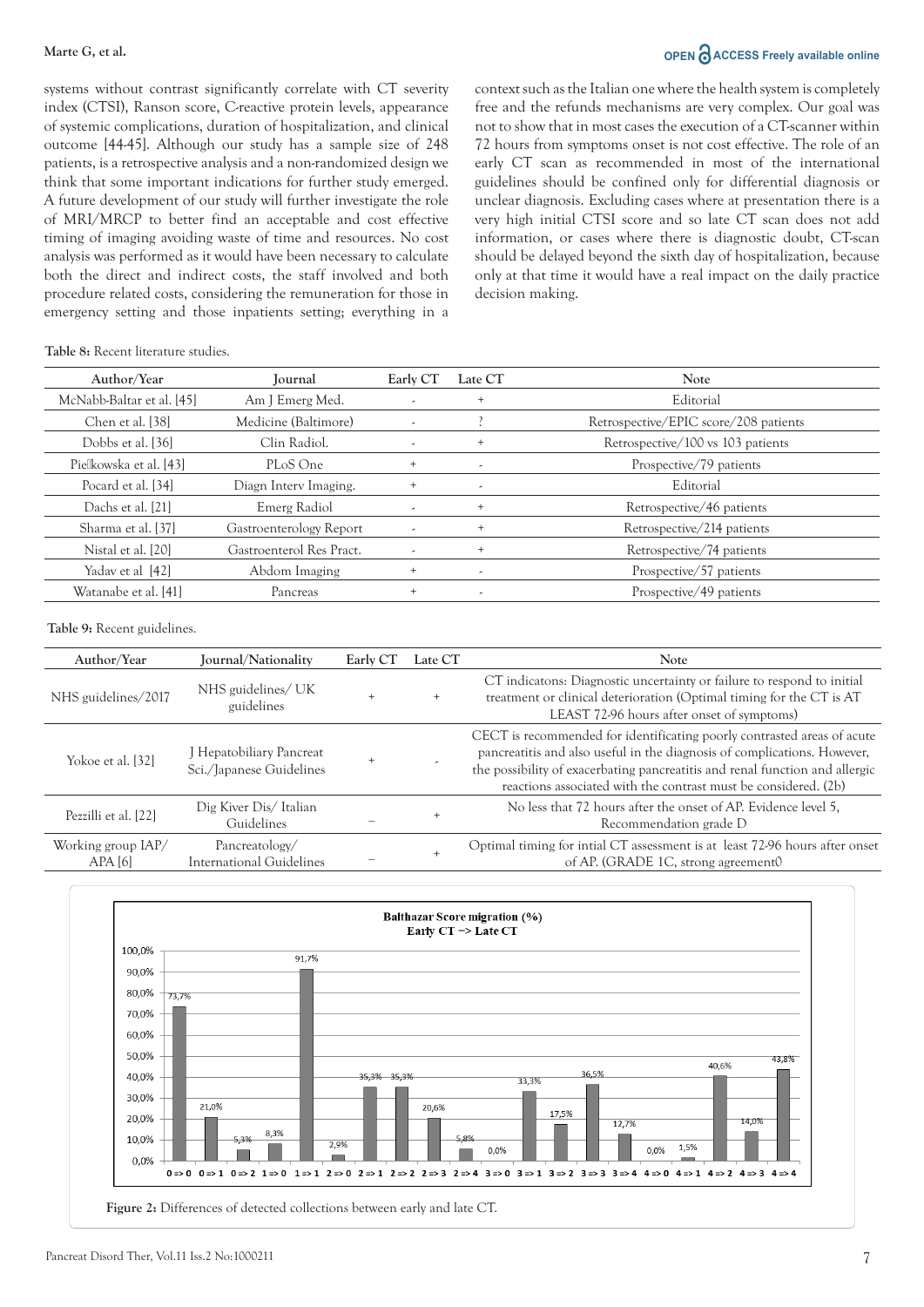



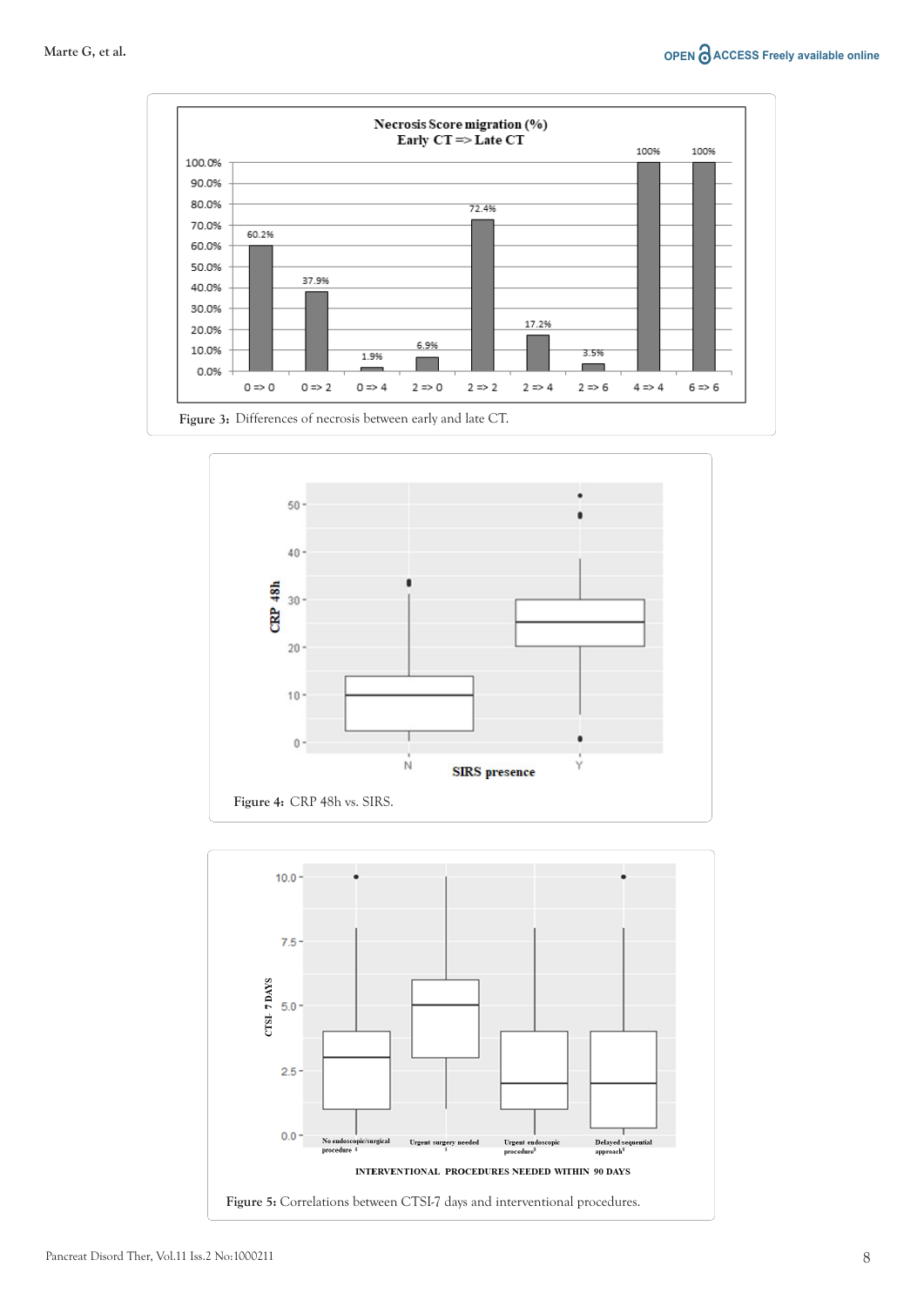#### **CONCLUSION**

Although no definitive conclusion can be drawn from our study, we can conclude that in terms of decision making, CTSI does not provide essential information in early phase, both for systemic and local complications. Other scoring systems, such as BISAP and Modified Marshall score, should be used in early phase for a prognostic evaluation. As last guidelines suggest, local complications should be treated later rather than sooner, therefore our attitude nowadays is to delay CT scan or consider MRI as late as possible even in moderately severe and severe pancreatitis. Further studies are needed to better understand the subset of patients that would really benefit from performing a CT at an early stage. A large RCT is necessary at the moment to clarify the reasons of the failure to follow evidence-based best practice guidelines in AP.

# **STATEMENT OF ETHICS**

Ethics approval was not required due to the retrospective and quality of the article design.

# **CONFLICT OF INTEREST STATEMENT**

Authors declare that they have no competing interests.

#### **FUNDING SOURCES**

This retrospective article is funded through internal department funds.

### **AUTHOR CONTRIBUTIONS**

G.M and B.P. Contributed to the initial literature search for the content of the manuscript, filling database and design of the manuscript. T.S. and C.R. contributed significantly to the drafting of the manuscript providing materials and reviewing the English language. G.A.S. Is an independent statistician who analyzed all the data and extracted the results. G.M. and M.M gave critical review of the content and were involved in the design of the manuscript. All authors contributed to the final manuscript drafting.

#### **REFERENCES**

- 1. [Roberts SE, Morrison-Rees S, John A, Williams JG, Brown TH, Samuel](https://doi.org/10.1016/j.pan.2017.01.005) DG. The incidence and etiology of acute pancreatitis across Europe. Pancreatol. 2017;17:155-165.
- 2. [Spanier B, Bruno MJ, Dijkgraaf MG. Incidence and mortality of acute](https://doi.org/10.3748/wjg.v19.i20.3018)  and chronic pancreatitis in the Netherlands: a nationwide recordlinked cohort study for the years 1995–2005. World J Gastroenterol. 2013; 19(20):3018–26.
- 3. [Vidarsdottir H, Moller PH, Vidarsdottir H, Thorarinsdottir H,](https://doi.org/10.1097/MEG.0b013e3283640fc8) Bjornsson ES. Acute pancreatitis: a prospective study on incidence, etiology, and outcome. Eur J Gastroenterol Hepatol. 2013; 25(9):1068– 75.
- 4. [Yadav D, Lowenfels AB. Trends in the epidemiology of the first attack](https://doi.org/10.1097/01.mpa.0000236733.31617.52)  of acute pancreatitis: a systematic review. Pancreas. 2006; 33(4):323–30.
- 5. Babu RY, Gupta R, Kang M, Kumar DB, Singh S, Rajinder S. Predictors [of surgery in patients with severe acute pancreatitis managed by the](https://doi.org/10.1097/sla.0b013e318269d25d)  step-up approach. Ann Surg 2013; 257:737–50.
- 6. Banks PA, Bollen TL, Dervenis C, Goosgen GH, Johnson DC, Sarr [MG, et al. Acute pancreatitis classification working group. Classification](http://dx.doi.org/10.1136/gutjnl-2012-302779)  of acute pancreatitis: 2012: revision of the Atlanta classification and definitions by international consensus. Gut. 2013; 62:102–11.
- 7. [Balthazar EJ, Robinson DL, Megibow AJ, Ranson JH. Acute pancreatitis:](https://doi.org/10.1148/radiology.174.2.2296641)  value of CT in establishing prognosis. Radiol. 1990; 174(2):331–6.
- 8. [Mortele KJ, Wiesner W, Intriere L, Shankar S, Zou KH, Kalantari BN,](https://doi.org/10.2214/ajr.183.5.1831261)  et al. A modified CT severity index for evaluating acute pancreatitis: improved correlation with patient outcome. AJR Am J Roentgenol. 2004; 183(5):1261–5.
- 9. [Thoeni RF. The revised Atlanta classification of acute pancreatitis:](https://doi.org/10.1148/radiol.11110947)  Its importance for the radiologist and its effect on treatment. Radiol. 2012; 262:751–64.
- 10.[Park JY Jeon JT, Ha HT, Hwang TJ, Sinn HD, Oh HT, et al. Bedside](https://doi.org/10.1016/s1499-3872(13)60101-0)  index for severity in acute pancreatitis: comparison with other scoring systems in predicting severity and organ failure. Hepatobiliary Pancreat Dis Int. 2013;12(6);645-660.
- 11.[Bollen TL, Singh VK, Maurer R, Repas Kathryn, Van HW, Banks PA,](https://doi.org/10.2214/AJR.09.4025)  et al. Comparative evaluation of the modified CT severity index and CT severity index in assessing severity of acute pancreatitis. AJR Am J Roentgenol. 2011;197(2):386-92.
- 12[.Pezzilli R. Consensus guidelines on severe acute pancreatitis. The Italian](https://doi.org/10.1016/j.dld.2015.03.022)  Association for the Study of the Pancreas (AISP). Dig liv dis.2015;47: 532–543.
- 13[.Spedicato, Giorgio Alfredo. "Discrete Time Markov Chains with R."](https://journal.r-project.org/archive/2017/RJ-2017-036/index.html)  The R. 201.
- 14.[R Core Team. 2015. R: A Language and Environment for Statistical](http://www.r-project.org/)  Computing. Vienna, Austria: R Foundation for Statistical Computing.
- 15[.Sharma V, Rana SS, Sharma RK, Gupta R, Bashim DK. Clinical](https://doi.org/10.1093/gastro/gou067)  outcomes and prognostic significance of early vs. late computed tomography in acute pancreatitis. Gastroenterol. 2015; 3(2):144-147.
- 1[6.Brand M, Gotz A, Zeman F, Behrens G, Leitzmann M, Brunner T et al.](https://doi.org/10.2214/AJR.13.10936)  Acute necrotizing pancreatitis: laboratory, clinical and imaging findings as predictor of patients' outcome. AJR. 2014; 202:1215-1231.
- 17. [Triantopoulou C, Lytras D, Maniatis P, Chysovergis D, Manes K, Siafas](https://doi.org/10.1097/MPA.0b013e3180619662)  I et al. Computed tomography versus acute physiology chronic health evaluation II score in predicting severity of acute pancreatitis. Pancreas. 2007; 35:238-242.
- 18[.Otsuki M, Takeda K, Matsuno S, Kihara Y, Koizumi M, Hirota M et al.](https://doi.org/10.3748/wjg.v19.i35.5798)  Criteria for the diagnosis and severity stratification of acute pancreatitis. World J Gastroenterol. 2013;19 (35):5798-5805.
- 19.[Afghani E, Pandol SJ, Shimosegawa T, Sutton R, Wu BU, Vege SS](https://doi.org/10.1097/MPA.0000000000000500)  et al. Acute pancreatitis –progress and challenges. Pancreas. 2015;44( 8):1196.
- 20.[Nistal M, Zoltani M, Lohse AW, Di Daniele N, Tesauro M, Pace A.](https://doi.org/10.1155/2014/438697)  Analysis of the power of common diagnostic tools in the management of acute pancreatitis. Gastroenterology Res Pract. 2014.
- 21.Dachs RJ, Sullivan L. Does early ED CT scanning of afebrile patients with first episodes of acute pancreatitis ever change management? Emerg Radiol. 2015; 22:239-243.
- 22.[Bollen TL, Singh VK, Maurer R. A comparative evaluation of](https://doi.org/10.1038/ajg.2011.438)  radiological and clinical scoring systems in the early prediction of severity of acute pancreatitis. AM J Gastroenterol. 2012; 107:612-19.
- 23.Barwani N, Patel S, Prabhudesai S, Fotheringham T, Power N. Acute pancreatitis: the role of imaging in diagnosis and management. Clin Radiol. 2011; 66 (2): 164-75.
- 24.Spanier BW, Nio Y, van der Hulst RW, Tuynman HA, Dijkgraaf MG, [Bruno MJ. Practice and yield of early CT scan in acute pancreatitis:](https://doi.org/10.1159/000243731)  a Dutch Observational Multicenter Study. Pancreatology. 2010; 10 (2- 3):222-8.
- 25[.Perez A, Whang EE, Brooks DC. Is severity of necrotizing pancreatitis](https://doi.org/10.1097/00006676-200210000-00003)  increased in extended necrosis and infected necrosis? Pancreas. 2002; 25:229-233.